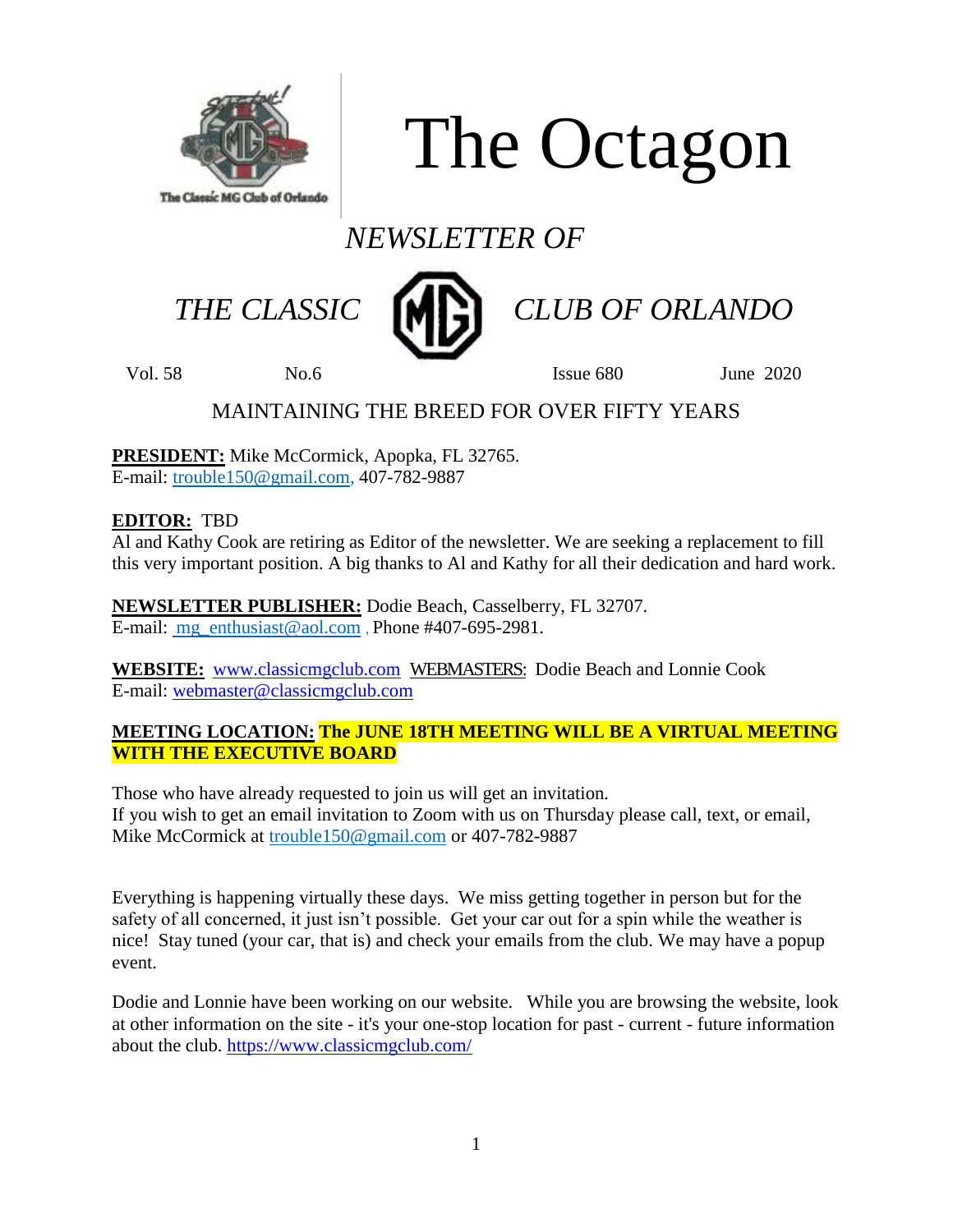### **JUNE DRIVING EVENT:**

Robin and Mike Messina attended the socially distanced, bring-your-own food/drink British Car Club picnic in park along Park Ave. in Winter Park. Because stores were closed, members could line up cars in a row beside picnic. It worked so well we're rescheduling or popup at Liberty Park for June  $27<sup>th</sup>$ . Sure hope we have good weather. See attached flyer.

#### **MEMBER'S CORNER:**

# **Whatcha Workin' On?**

We would like for people to submit articles about the history and restoration of their MGs. Also, we could use some volunteers to write tech sessions for the newsletter and the website. PLEASE VOLUNTEER and send them to the President Mike McCormick. Other original items can also be included.

Follow "Social Distancing" guidelines by showing us your MG projects. We'll share your photos and questions in the newsletter. We will post member's answers, comments, and tips.

#### *Just hit the "Reply" button from the newsletter (or send it to Dodie Beach) and send your photos, questions, and comments*

Scott Buie sent this article about his TF. By the way, Lonnie saw his car and his garage. He sets the bar for all of us MG restorers and lovers. Doing a great job. All by himself. His work area is well organized, so he can actually find the parts and tools that he needs. Congrats Scott.



See Attachment.

## **Tech Questions, Answers, and Tips**

Safety Alert:

Harbor Freight is recalling Three jack stands: 3-ton item #56371, and 6-ton item #61196 and #61197 because they could possibly drop suddenly. The company says, "STOP USING THESE JACK STANDS IMMEDIATELY"

Click this link for more details including replacement. [https://images.harborfreight.com/hftweb/recalls/Jack-Stand-Recall-](https://images.harborfreight.com/hftweb/recalls/Jack-Stand-Recall-56371_61196_61197.pdf)[56371\\_61196\\_61197.pdf](https://images.harborfreight.com/hftweb/recalls/Jack-Stand-Recall-56371_61196_61197.pdf)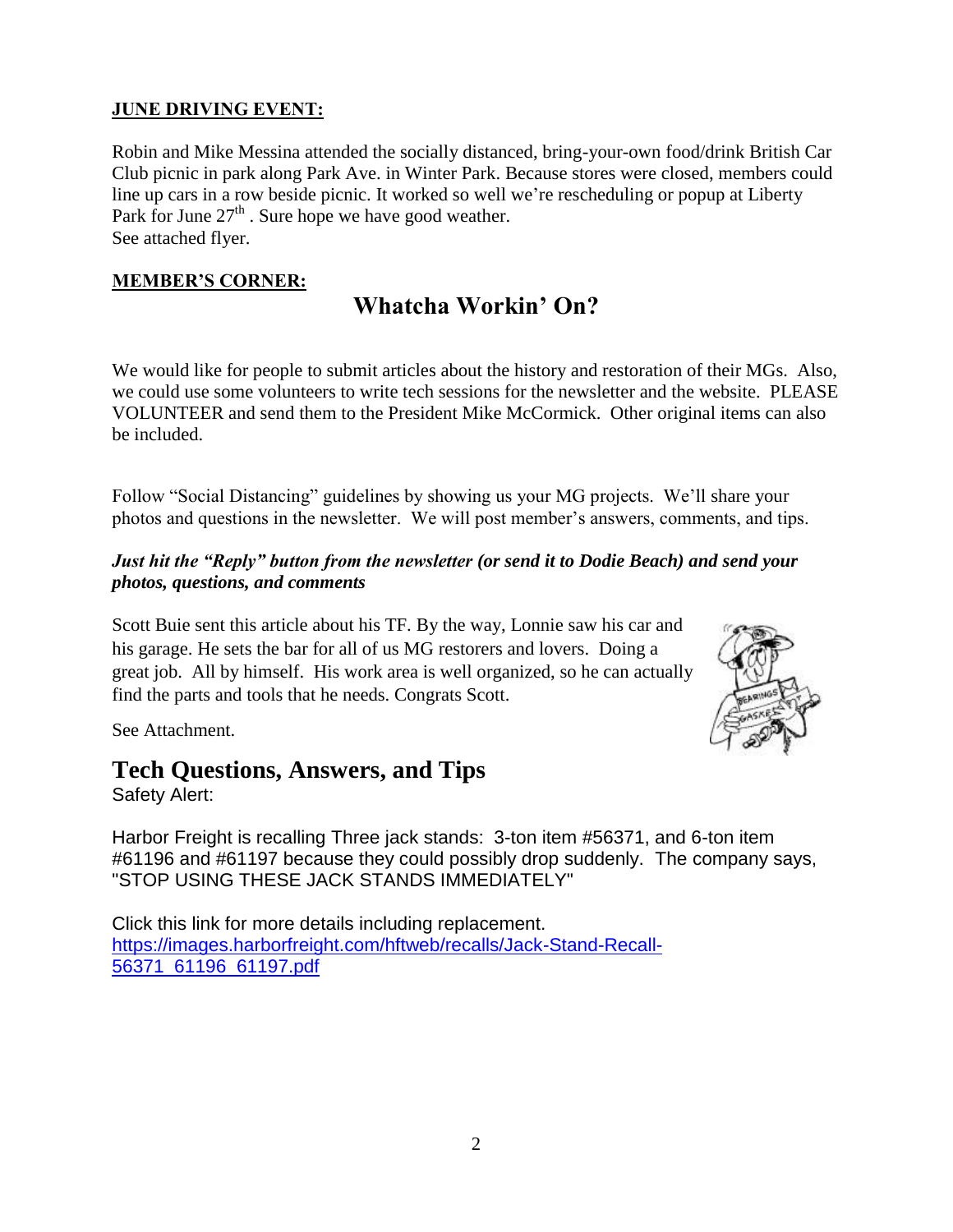#### **FUTURE CLUB EVENTS:**

We try to do a driving event on monthly (local drives during the summer). **This of course is subject to availability and changes. Events planned for the next year but of course subject to change! Driving events are generally the Saturday after the meeting but subject to change based upon other factors including Covid 19!**

- June  $2020 18^{th}$  Meeting TBA, Rescheduled for later - Sanford Brewing - Tony Geraci and Mark Tidwell July  $2020 - 16^{th}$  Meeting TBA Willow Tree Restaurant - Paul Plasschaert
- August  $2020 20$ <sup>th</sup> Meeting 22nd Black Hammock Restaurant - Jim McSweeney
- September 2020--  $17<sup>th</sup>$  Meeting 26<sup>th</sup> Proper Pie Company- Nancy and Richard Payne

#### **WELCOME TO NEW MEMBERS:**

The COVID-19 can't keep us from getting new members:

Tom and Pam Redditt have a 1960 MGA roadster. They live in Longwood. They contacted the CMGC website to learn about the club and meetings. Welcome to the club Tom and Pam.



**Will Bowden 1**

Glenn Wood has a 1978 MGB. Glenn lives in Clermont and moved here from Pennsylvania. Thanks to Pete Rogers for recruiting Glenn to the club.

**SECOND HARVEST FOOD BANK:** We named Second Harvest Food bank as our official charity. It only takes a few seconds. Every \$25 donation can provide 100 meals for struggling families and kids who have lost their income during the commercial lock-down. 97% of contributions go directly to help local people in need, the best of any nonprofit in Central Florida.

Donate Online: **[www.tinyurl.com/GOF-FoodBank](http://www.tinyurl.com/GOF-FoodBank)**

Donate by Mail: Make your check payable to "Second Harvest Food Bank of Central Florida" send to: **Second Harvest Food Bank of Central Florida, 411 Mercy Drive, Orlando, Florida 32808**

Donate by Phone: Please contact Donor Services at **407-514-1039**



The MG community is special throughout the world. Thank you for any support that you can give to the Food Bank and to your MG friends who may need help and a kind word.

Second Harvest sent us a thank you letter for our donation. See attachment.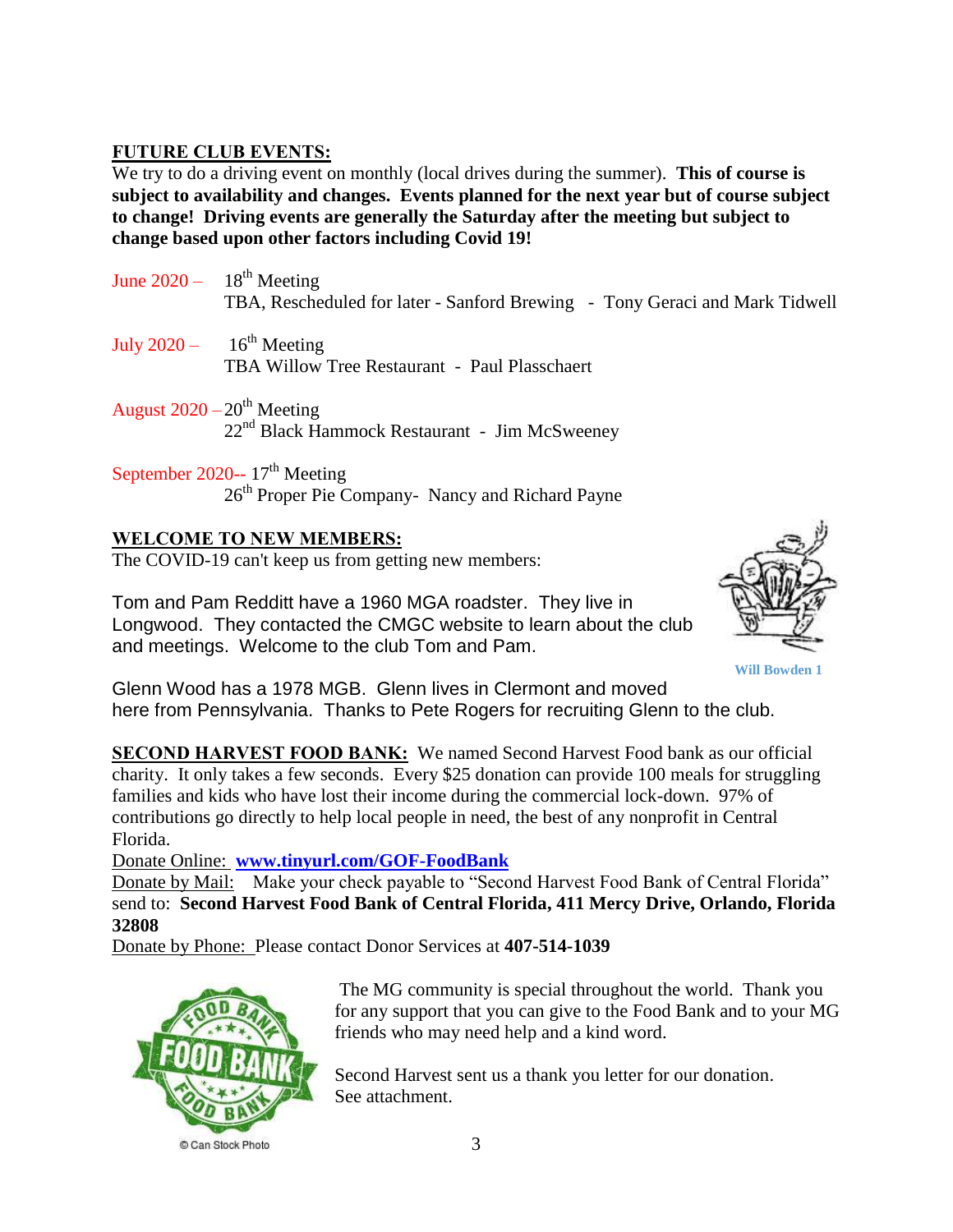**FOR SALE AND WANTED ITEMS:** If you would like to list any items for sale, please send the information to the editor for inclusion in the newsletter.

#### **FOR SALE:**

1. 1953 MGTD 1 owner, Cream/w Green Interior. 2460 miles on frame- up restoration completed early 2014. 3 Bow tan stayfast top, full tonneau and side curtains, luggage and driving lights. Portfolio of receipts and over 350 pictures of restoration process. Recently reduced. Tony Geraci, E-mail [marton1879@gmail.com](mailto:marton1879@gmail.com) or 407-656-7472



#### 2. 1971 MGB, \$6,500 OBO

CMGC member Bryan Corkal is selling his 1971 MGB. It was restored in around 1997 and has always been garaged and cared for. The car needs the fluids changed. The car has around 18k miles on the rebuilt engine. It was rear-ended in about 2003 and the rear bumper is a little crooked and the seam for the trunk is misaligned. The car has stone chips and the typical knocks. In the last couple of years, I replaced the front bushings, the clutch master and slave cylinders and the water pump. The car has a slow leak and loses about a teaspoon of fluid every 6 months---it might be the transmission. Contact Bryan Corkal, [bcorkal@gmail.com,](mailto:bcorkal@gmail.com) Winter Garden, 321-272-3444.





3. Kim Denmark needs to sell her 1960 MG Magnette. The property where she has been storing the car has been sold. The boot is completely Mark III rusted out. The car is stripped and about ready to be refinished. All the parts are there. All the glass is intact and not cracked or broken. It still has its chrome front and back bumpers. It would be great for someone who wants to refinish it or if someone needs a lot of parts. Kim lives in Ocoee and the car is in Groveland. If anyone is interested, give her a call, 407-721-5434, or send her an email, [kimwdenmark@yahoo.com](mailto:kimwdenmark@yahoo.com) .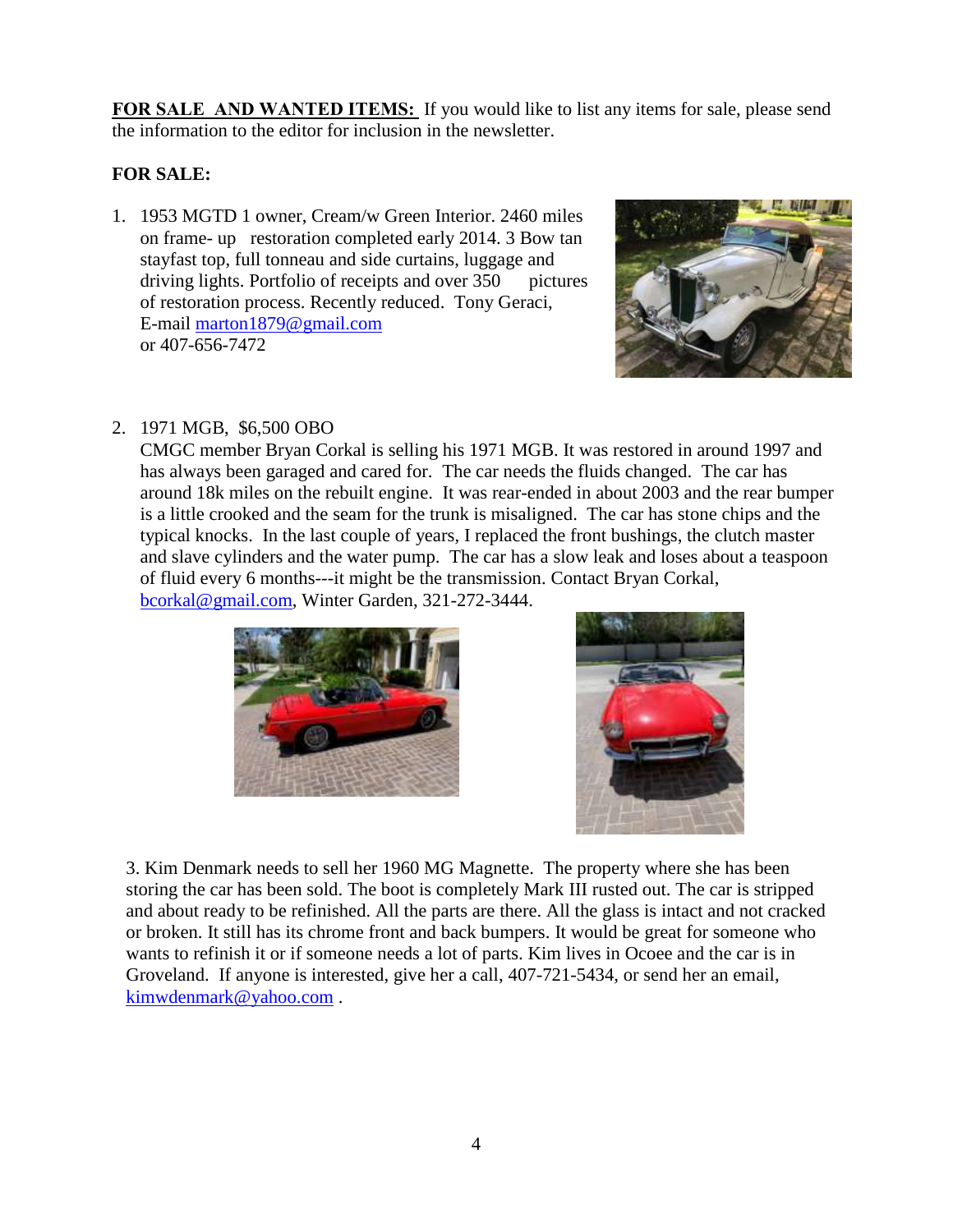4. Pete Rogers has a beautifully newly restored 53 TD. Everyone knows Pete is a perfectionist and really does a beautiful job on his cars. Restored with all new tires to top. Special Red exterior with a tan interior. All the extras installed are estimated at \$2500 in costs. Drives very well and the engine especially strong. It has been rebuilt to a higher horsepower. Car is offered as BEST OFFER. Call Pete at 352-406-1948 or email: [pfrslot@gmail.com](mailto:pfrslot@gmail.com)



5. Jake Kertz wants to sell his 1952 MGTD. Red with Biscuit interior 96,800 miles. Owner has had the car for over 60 years. Always garaged. Less than 500 miles since engine overhaul and frame up rebuild. New paint (bare metal), leather, tires, and canvas. \$21,000. Leesburg, FL . Contact Jake Kertz at 352-728-4435 or jakenan@aol.com.



6. 1954 MGTD, BRG, wire wheels, rebuilt engine, new tires, excellent.

Ted Boiman [tedboi44@gmail.com](mailto:tedboi44@gmail.com) phone 941-276-7506